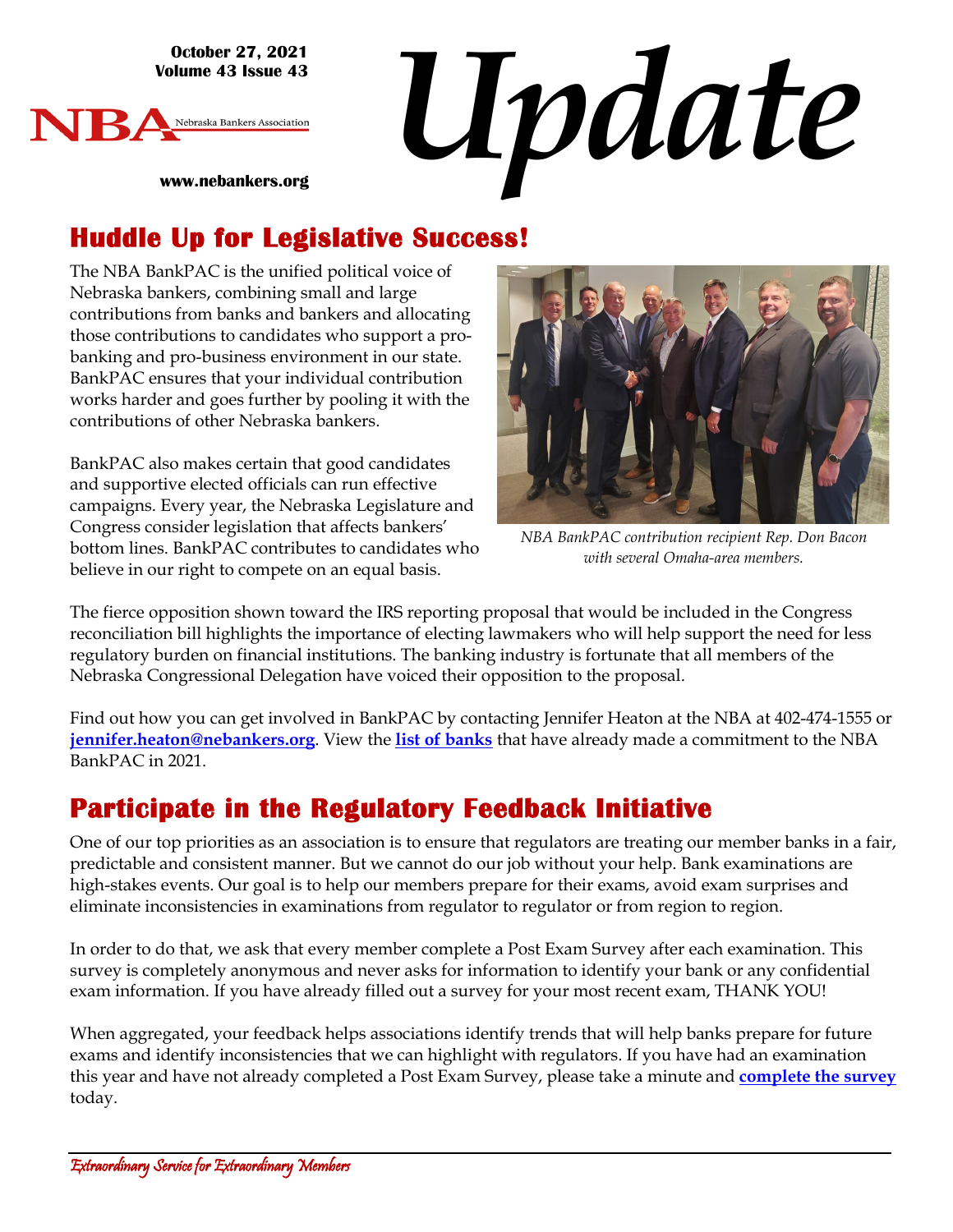## **Budget Reconciliation, IRS Reporting Proposal Still in Flux**

Congress is continuing to work through disagreements in an attempt to pass the budget reconciliation bill. The initial target of \$3.5 trillion in social spending has been reduced to \$1.5 trillion. On Tuesday, Senate Democrats agreed to a **[corporate minimum tax proposal](https://www.warren.senate.gov/imo/media/doc/Warren-King-Wyden%20Corporate%20Profits%20Minimum%20Tax%20-%20One%20Pager.pdf)** that would tax companies that report more than \$1 billion in profits at a rate of 15%. Recently, Sen. Ron Wyden (D-Ore.) released **[details of his plan](https://www.politico.com/news/2021/10/27/billionaires-income-tax-details-wyden-517318)** to annually tax the investment gains of billionaires. Additional provisions on taxes, climate change, prescription drug pricing and family leave are still being negotiated. The Biden Administration is still pushing for the inclusion of the IRS reporting proposal which would require banks to report annual account inflows and outflows; however, the Administration and Congress continue to discuss the specifics of the proposal.

#### **Latest Updates:**

- On Tuesday, Sen. Joe Manchin (D-W.Va.) **[announced](https://bankingjournal.aba.com/2021/10/edwards-irs-reporting-proposal-could-damage-trust-in-banks-manchin-also-opposes/)** his opposition, saying "no one should be in anyone's bank account." Manchin indicated he had also shared his concerns with President Biden, telling him, "This cannot happen. This is screwed up." Last week, Rep. Charlie Crist (D-Fla.) became the first Democrat to **[publicly oppose](https://crist.house.gov/news/documentsingle.aspx?DocumentID=2468)** the proposal.
- Nebraska Sens. Deb Fischer and Ben Sasse and Reps. Don Bacon and Adrian Smith cosponsored the Prohibiting IRS Financial Surveillance Act in their respective chambers. The bill would prohibit the implementation of new requirements like the IRS reporting proposal. Our Delegation's **[consistent](https://www.aba.com/-/media/documents/notices/congressional-letter-to-yellen-10212021.pdf)  [opposition](https://www.aba.com/-/media/documents/notices/congressional-letter-to-yellen-10212021.pdf)** to the proposal is appreciated.
- A coalition of 99 trade groups, including the American Bankers Association (ABA), reiterated opposition to the IRS tax reporting proposal in a **[letter](https://www.aba.com/advocacy/policy-analysis/joint-trades-letter-to-president-biden-tax-information-reporting-proposal)** to President Biden.
- Senate Finance Committee Ranking Member Mike Crapo (R-Idaho) **[requested](https://www.aba.com/-/media/documents/notices/crapo-letter-to-yellen-10202021.pdf)** more details on the proposal from Treasury Secretary Janet Yellen.
- Today House Speaker Nancy Pelosi **[announced](https://pbs.twimg.com/media/FCuTaFBXoAEF3ee?format=png&name=large)** House Rules Committee debates will begin Oct. 28.

#### **[Call Congress](https://secureamericanopportunity.com/take-action/call-congress-now-oppose-new-irs-reporting-requirements/) [Customer Resources](https://secureamericanopportunity.com/irs-proposal-resources/)**

#### **Department of Justice Announces Anti-Redlining Initiative**

The Department of Justice (DOJ) recently launched the Combatting Redlining Initiative in collaboration with the Office of the Comptroller of the Currency (OCC) and the Consumer Financial Protection Bureau (CFPB). Attorney General Merrick Garland called the Initiative the DOJ's "most aggressive, coordinated effort to address redlining." CFPB Director Rohit Chopra said that the Bureau would also be "closely watching for digital redlining, disguised through so-called 'neutral algorithms.'" Chopra raised concerns over the rate at which lenders were making decisions based on the algorithms.

The DOJ also announced a settlement with Trustmark National Bank relating to allegations that the bank engaged in redlining in black and Hispanic neighborhoods in Memphis, Tenn. **[Learn More](https://www.justice.gov/opa/pr/justice-department-announces-new-initiative-combat-redlining)**

#### **FSOC Recommends Next Steps on Climate Risk**

The Financial Stability Oversight Council (FSOC) approved a report on mitigating climate-related risks in the financial sector. The report contained more than 30 specific recommendations, including that regulators continue their efforts to consider and incorporate climate-related risks into their regulatory and supervisory programs and determine whether new guidance or additional regulations are needed. **[Read the Report](https://home.treasury.gov/system/files/261/FSOC-Climate-Report.pdf)**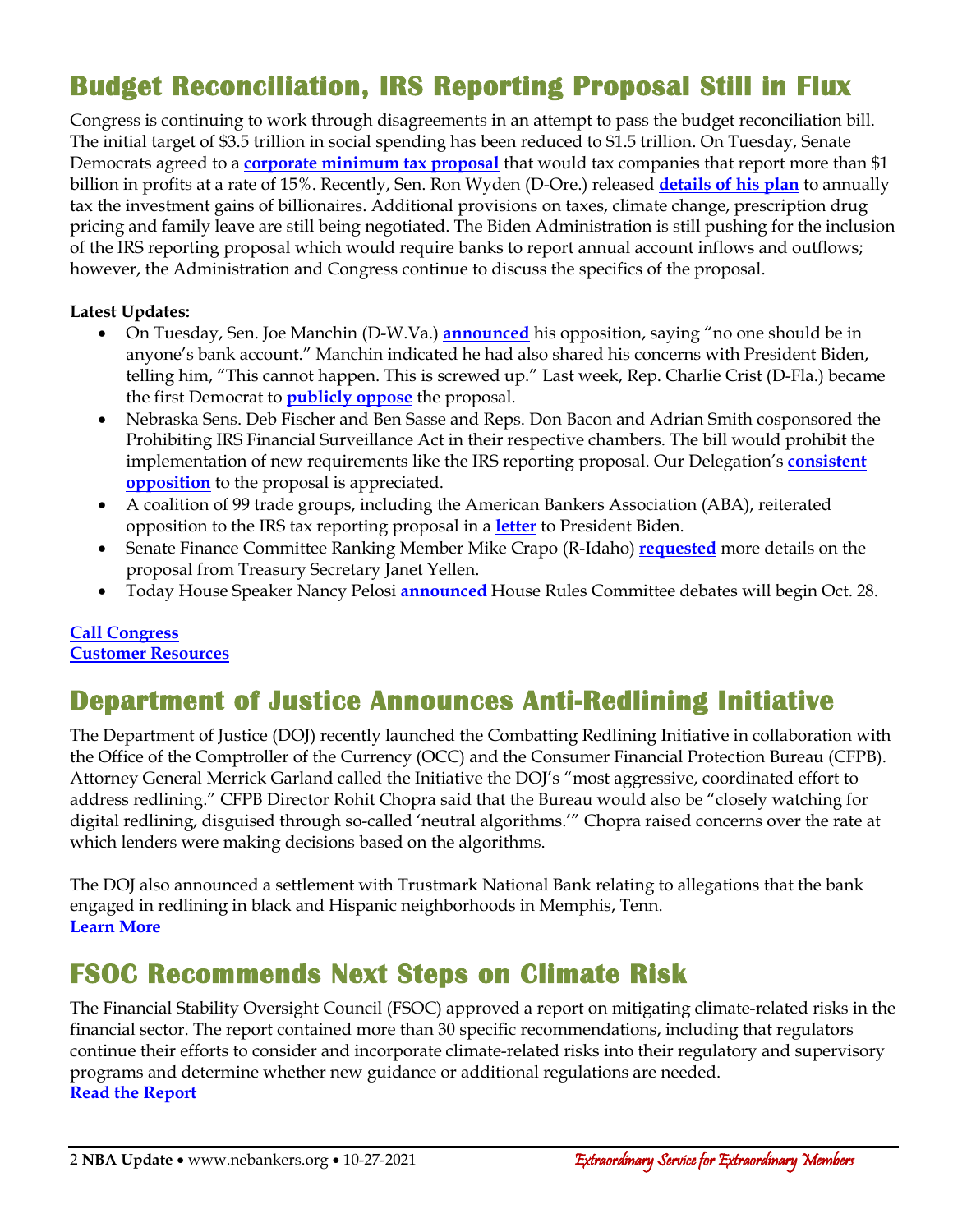# **NCUA Approves Expansion of CUSO Lending Authority**

The National Credit Union Administration (NCUA) board approved a proposal that would expand the range of permissible lending activity for credit union service organizations, or CUSOs. Under the rule, CUSOs will be allowed to originate any type of loan a federal credit union may originate, including auto and payday loans. The final rule also broadens federal credit unions' investment authority in CUSOs. **[Read the Rule](https://www.ncua.gov/files/agenda-items/AG20211021Item2b.pdf)**

## **McWilliams: Crypto Assets, Stablecoin Need Clear Rules**

During a recent speech FDIC Chairman Jelena McWilliams said, "…stablecoins should be subject to welltailored government oversight." She noted the federal banking agencies plan to issue a policy statement clarifying how existing rules and procedures apply to crypto assets and bank participation in crypto activities.

**[Learn More](https://www.fdic.gov/news/speeches/2021/spoct2521.html)**

### **Federal Eviction Aid Disbursement Still Lags**

According to data released by the Treasury Department, only 23% of the \$46.5 billion in Emergency Rental Assistance funds has been disbursed by state and local governments as of Sept. 30. The funding is available to households who cannot pay rent or utilities dues to COVID-19. **[Learn More](https://home.treasury.gov/news/press-releases/jy0429)**

#### **Education and Events Calendar**

- **Oct. 29** Regulatory Issues Virtual Summit
- **Nov. 1** Security Management Virtual Workshop (1 of 2)
- **Nov. 3** Demystifying Cryptocurrency Workshop
- **Nov. 4-5** Bank Investment, Funding and Economic Outlook Conference
- **Nov. 8** Security Management Virtual Workshop (2 of 2)
- **Nov. 10** Employment Law Compliance for Banks Virtual Workshop

To register and see the complete event schedule, visit the **[NBA Event Calendar](https://web.nebankers.org/events)**.

#### **Attend the Beginning Farmer Symposium**

The Institute of Agriculture and Natural Resources at the University of Nebraska-Lincoln, Congressman Jeff Fortenberry and the Farm Credit Administration are sponsoring a Young, Beginning and Small Farmer Symposium. The event will examine challenges facing young, beginning and small farmers and available financing programs. Among the panelists are Steve Cleveland of Homestead Bank (Chadron) and Tom Kelly of Western Nebraska Bank (Paxton). This free event is Monday, Nov. 8 from 9:00 a.m. to 4:00 p.m. CST at the Nebraska East Union in Lincoln. (corrected link) **[Register](https://ianr.unl.edu/young-beginner-and-small-farmer-symposium)**

### **Nebraska Chamber Economic Development Summit**

Join the Nebraska Chamber for a discussion of workforce, housing, childcare and Nebraska's strengths and opportunities. NBA President and CEO Richard Baier will moderate a housing panel that includes Stuart Fox of Nebraska State Bank & Trust Co. (Broken Bow). The Summit is Nov. 9 from 10:00 a.m. to 3:30 p.m. CST at the Embassy Suites Hotel in Lincoln. You can register and learn more **[here](https://web.nechamber.com/events/EconomicDevelopment%20Summit-140/details)**.